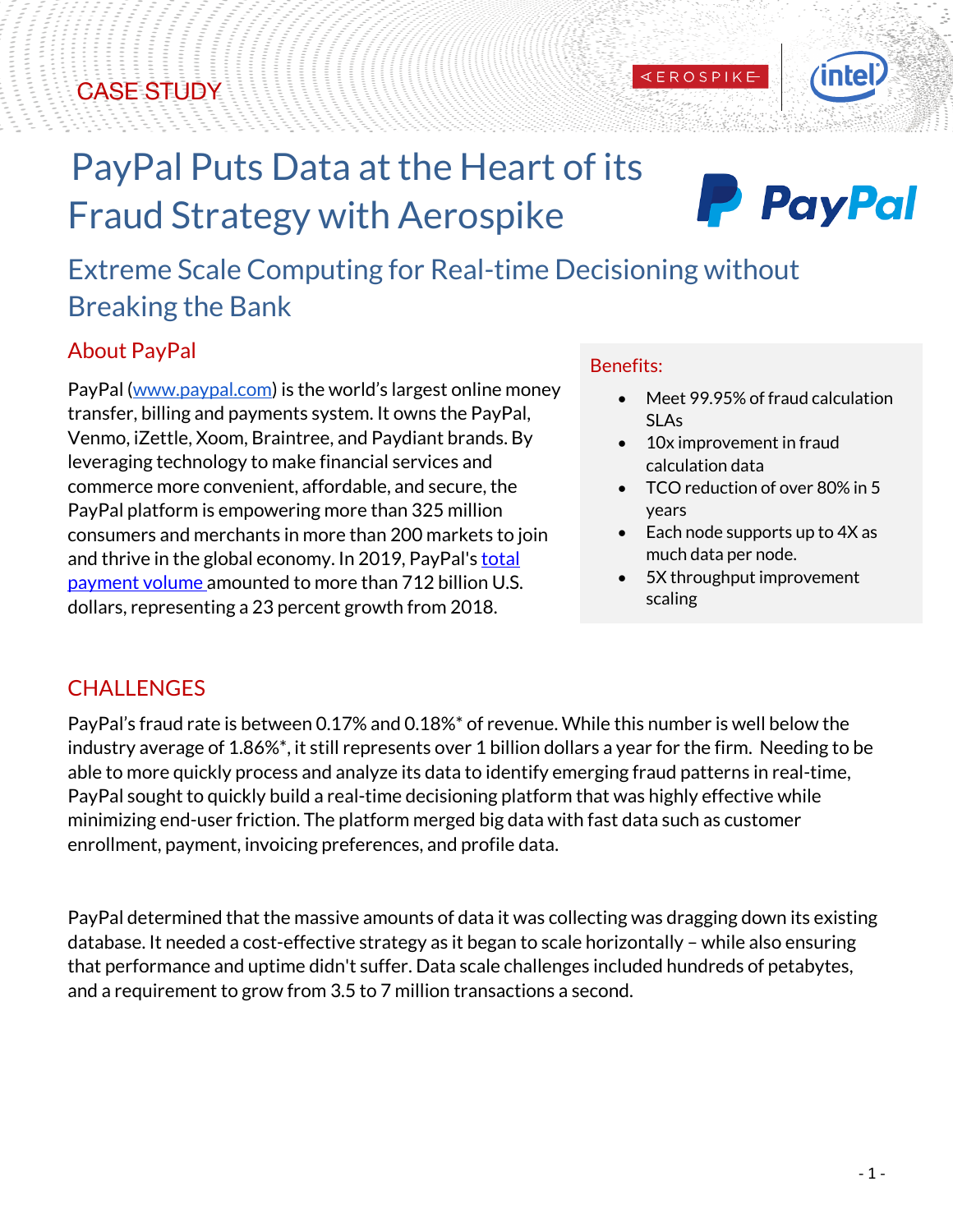**EROSPIKE** 



#### WHY AEROSPIKE

PayPal began its partnership with Aerospike in 2015 to take advantage of its Hybrid Memory Architecture™ to scale with higher storage density and fast SSDs. Aerospike is designed with a Hybrid Memory Architecture™ (HMA) that delivered a fundamentally different approach to traditional architectures that enabled PayPal to overcome its fraud prevention data challenges.

"PayPal is innovating deep analytics to rapidly respond to emerging fraud patterns, then deploying into an eventdriven, fast data, in-memory architecture to accelerate detection, reduce losses and achieve near-continuous availability."

- Mikhail Kourjanski PHD, Lead Data Architect, Risk and Compliance Management Platform, PayPal

#### REQUIREMENTS MET WITH AEROSPIKE

When their legacy NoSQL database couldn't deliver results without a deterioration in performance, PayPal turned to Aerospike. With its high-performance NoSQL database, Aerospike is built explicitly to run on flash and Persistent Memory (PMem), not DRAM, while consistently delivering speed at scale. Here's what Aerospike was able to do for PayPal:

- Meet 99.95% of fraud calculation SLAs.
- Cost effectively scales up and scales out in order to handle extreme growth in data and objects.
- Improve query performance and data consistency.
- Maintain consistent high availability in a 24/7 environment necessary for digital payments (99.99 percent uptime).
- Enable its fraud solution to scale up and out at an annual projected data growth of 32 percent.
- Slash data load times, while providing reliable access to fresh data.
- Enable more than eight million executions per second across database environments, which includes RDBMS and NoSQL.

#### INITIAL BENEFITS REALIZED WITH AEROSPIKE (2015)

Based on PayPal's initial projected fraud data size of 50 TB in 2015 with its legacy in-memory system, these were the benefits with the Aerospike® Hybrid Memory Architecture<sup>TM</sup>:

- 30X reduction in the number of fraud transactions missed
- 15X reduction in server footprint
- \$9m hardware cost savings projected from \$12.5m down to \$3.5m
- 5X throughput improvement scaling from 200K to 1M transactions per second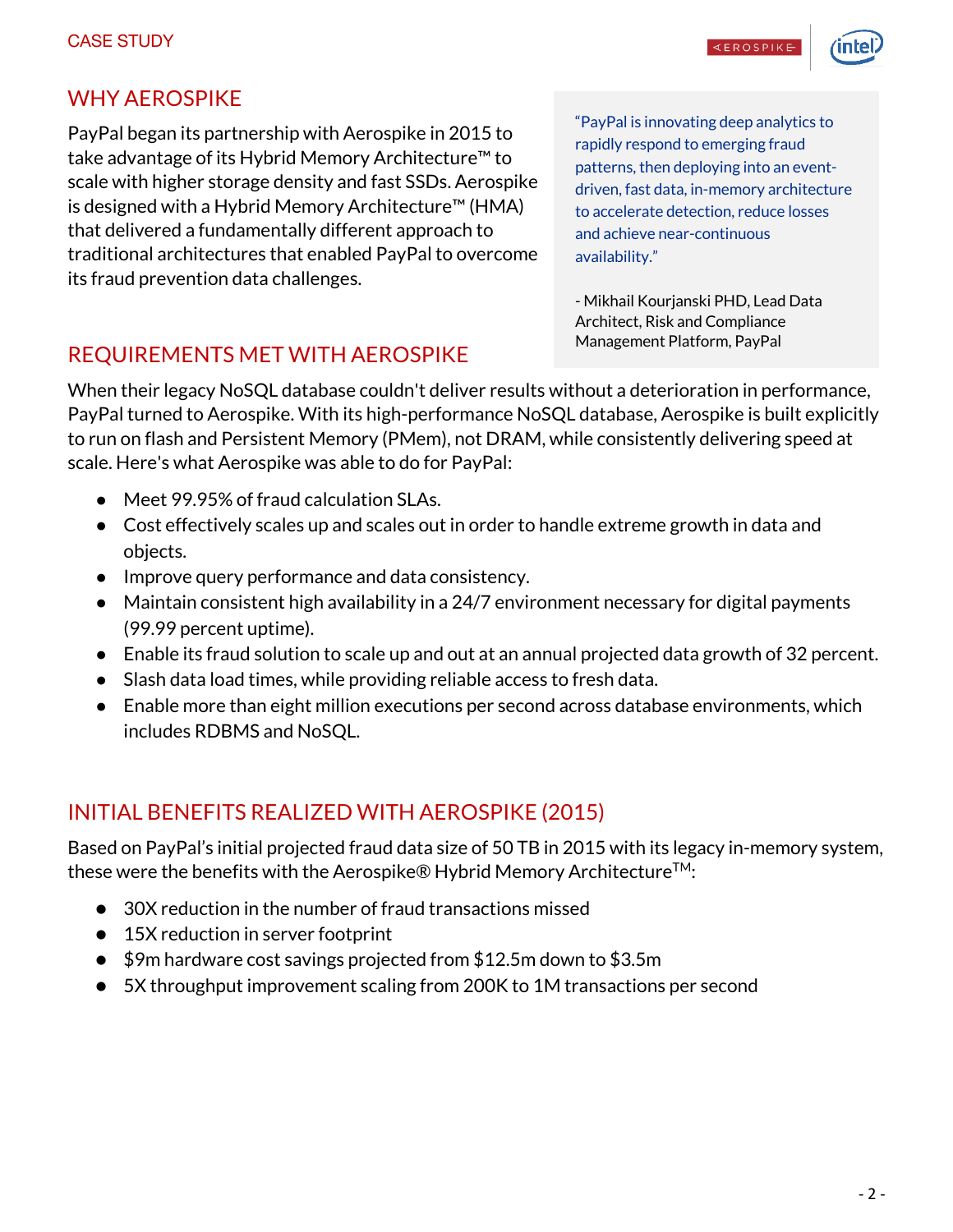#### CONTINUED GROWTH BRINGS ADDITIONAL **CHALLENGES**

PayPal's fraud decisioning platform comes at a significant cost in terms of the number of servers and staff required to manage them. They are challenged with over 4,000 database instances, 100 petabytes of data, and 32% data storage growth each year. In order to keep database nodes, count down, PayPal looked to continually increase the density per node. Given advancements in SSD technology and Aerospike's Hybrid Memory Architecture being built to optimize SSDs, Aerospike was poised to capitalize. However, as the storage density in terms of number of keys per node started to exceed 1 Billion, re-index and rebalance times started to grow.

"Prior to Aerospike, we were using another in-memory data store and we are running into challenges in terms of the cost of scaling. We needed to seamlessly leverage both the memory and disk in such a way that it can guarantee a consistent performance. We moved to Aerospike for its hybrid memory architecture to leverage next generation memory and SSDs to their fullest advantage."

- Sai Devabhaktuni, Sr Director of Engineering, PayPal

### AEROSPIKE ON INTEL OPTANE PERSISTENT MEMORY (2020)

Intel® Optane™ DC Persistent Memory, with its high-density design, delivers a unique combination of affordable large capacity and persistence (non-volatility). Aerospike's Hybrid Memory Architecture™ is engineered to make advanced use of Intel® Optane PMem for real-time computing. A multiyear collaboration between the two companies enables optimizations for higher performance than SSDs, lower cost per GB than DRAM, higher node densities, and data indexes which persist over system restarts.

#### SUBSEQUENT BENEFITS WITH AEROSPIKE ON INTEL OPTANE PERSISTENT MEMORY (2020)

PayPal challenged itself to look at next generation memory and storage differently and began evaluating 2nd Gen Intel® Xeon® Scalable processors and Intel® Optane™ PMem to increase their overall storage density and reduce their DRAM costs with Aerospike. PayPal now has a total 2000 Aerospike servers, including 200 high-density servers with Intel Optane Persistent Memory and expects continued growth.

By doing so, they were able to lower TCO through DRAM reduction with extremely fast application response and low latency. Additional benefits include: **Comparison Evaluation** 

- 4X increase in storage/node (3.2 12TB)
- 2X reduction in servers
- 30% reduction in costs/cluster
- 12X reduction in re-indexing time

|                         | <b>AEROSPIKE   INTEL SSD</b> | <b>AEROSPIKE   INTEL PMEM</b> |
|-------------------------|------------------------------|-------------------------------|
| Max Keys/Node           | $~^{\circ}2B$                | $~^{\sim}$ 10B                |
| Max Usable Storage/Node | $3.2$ TB                     | 12.8 TB                       |
| Nodes / Cluster         | 20                           | 10                            |
| <b>Reindexing Time</b>  | 59 minutes                   | 4 minutes                     |
| Cost/Cluster Group      | $\sim$ \$1.3M                | $\sim$ \$0.9M                 |